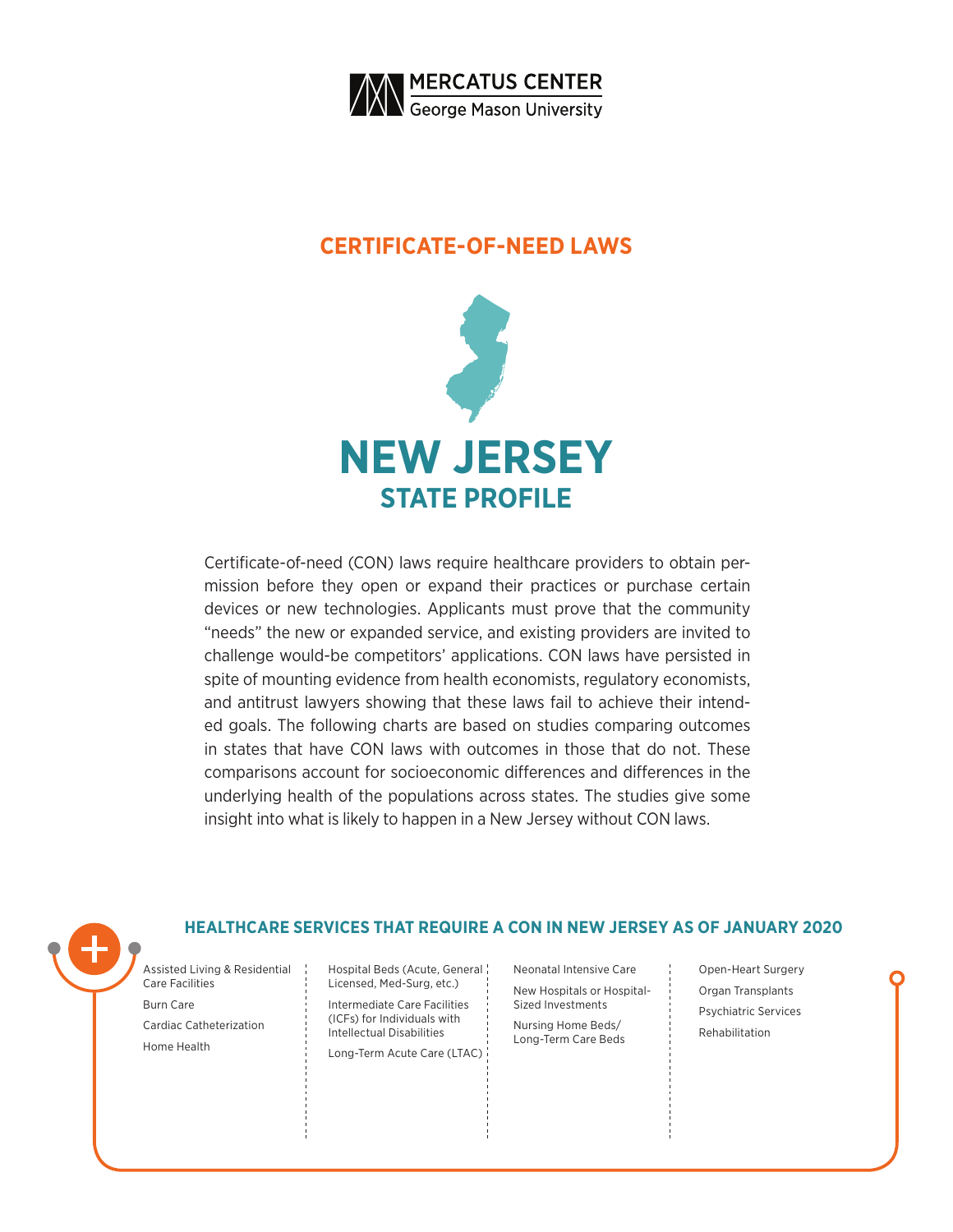## **SPENDING**

Research finds that CON laws are associated with higher healthcare spending per capita and higher physician spending per capita.

### Estimated changes in annual per capita healthcare spending patterns in New Jersey without CON



PHYSICIAN SPENDING



# **ACCESS**

Comparing rural areas in CON states with rural areas in non-CON states, research finds that the presence of a CON program is associated with fewer rural hospitals. A subset of CON states specifically regulate the entry of ambulatory surgical centers (ASCs), which provide healthcare services and compete with traditional hospitals. These states have fewer rural ASCs.

Research also finds that states with CON programs have fewer hospitals in general (in rural and nonrural areas alike), and states with ASC-specific CON regulations have fewer ASCs in general.

#### Estimated changes in access to healthcare facilities in New Jersey without CON



At the time it was studied, New Jersey had no rural hospitals. We therefore cannot estimate the number of rural hospitals that would likely exist in the event that the state had no CON requirements. Research suggests, however, that-in general-states without CON laws have 30% more rural hospitals than CON states.

Sources: James Bailey, "Can Health Spending Be Reined In through Supply Constraints? An Evaluation of Certificate-of-Need Laws" (Mercatus Working Paper, Mercatus Center at George Mason University, Arlington, VA, 2016); Thomas Stratmann and Christopher Koopman, "Entry Regulation and Rural Health Care: Certificate-of-Need Laws, Ambulatory Surgical Centers, and Community Hospitals" (Mercatus Working Paper, Mercatus Center at George Mason University, Arlington, VA, 2016).